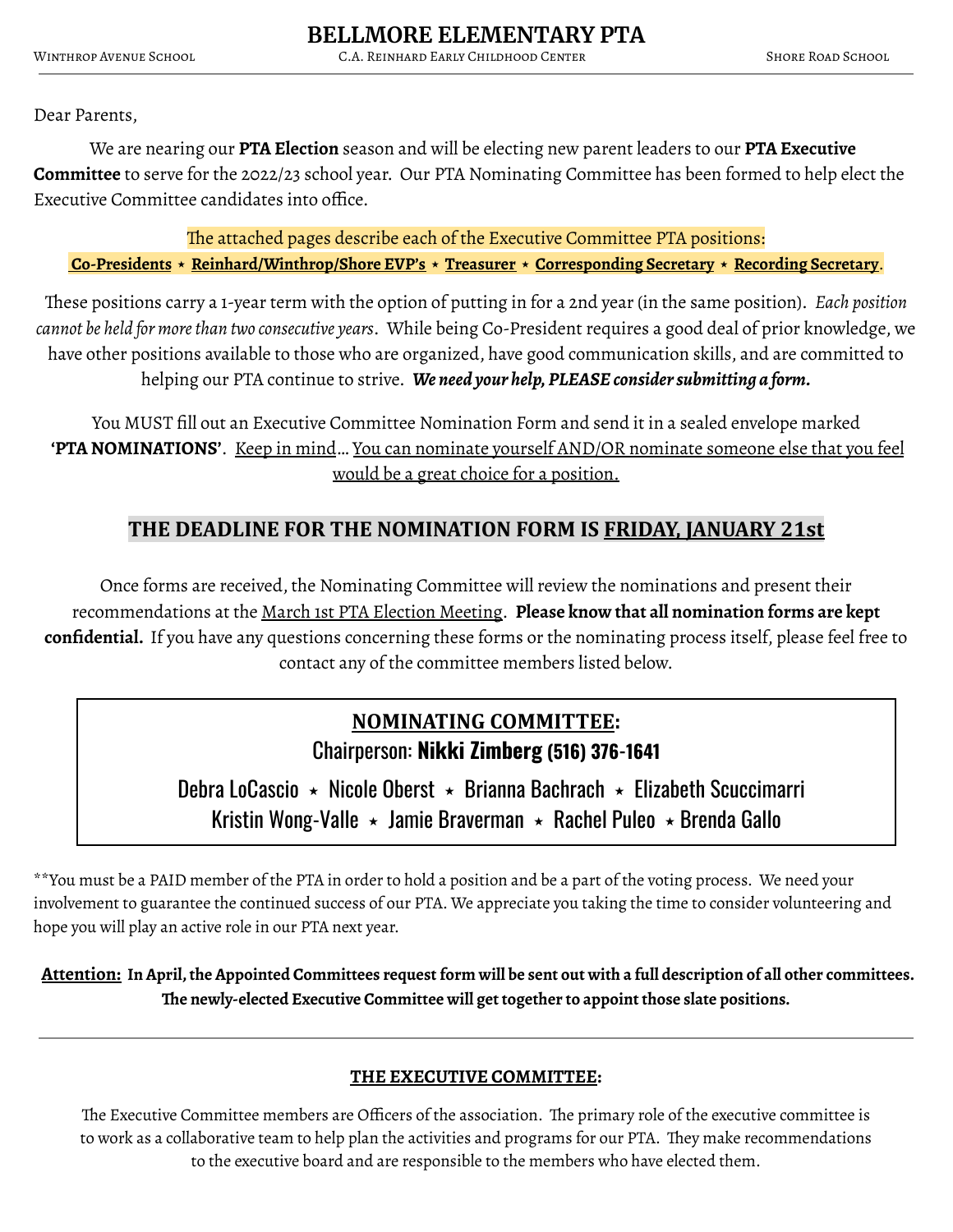### **Co-Presidents:** (2 positions)

Preside over the unit and oversee PTA activities in all three schools. Mentor and provide assistance to Executive Board and Committees. As liaison for the PTA, keep open communications with the superintendent, principals, school officials, BFO, etc.

- The spokesperson for the unit
- Prepare meeting agendas and lead monthly PTA meetings
- Responsible for filing/approving/updating forms:
	- Bylaws, insurance payments, approved procedures, flyers, and instructional forms
- Attend legislative and budget meetings within the district and with the BFO
- Attend monthly morning meetings with the superintendent and evening Board of Education meetings
- Sign contracts, checks, and approve expenditures
- Keep abreast of State PTA policies and changes and attend training classes, as needed
- Be available in the daytime/evening to help assist committees with PTA functions & events

#### **Executive Vice-President:** (6 positions – 2 per school)

Direct the PTA affairs at each of the schools. Supervise and provide assistance as needed to representatives of Committees for that school & report to the Co-Presidents.

- Coordinator for committees at designated school
- Collect mail at your school, organize and distribute
- Meet with the Principal to help organize programs/events at the school
- Attend & report at monthly PTA meetings
- Attend monthly morning meetings with the Superintendent and evening Board of Education meetings
- Be available in the daytime/evening to help assist committees with PTA functions & events

### **Treasurer:** (1 position)

The authorized custodian of all funds. Responsible for obtaining all deposit slips from the Finance Committee, disbursing all monies as prescribed in our by-laws and keeping accurate and detailed records of all money received and disbursed in the treasurer's permanent record.

- Report at the Executive Board and General Membership meetings
	- The receipts and disbursements
	- The total balance on hand on the date of the report
- Responsible for preserving all vouchers, receipts, bank statements and canceled checks
- Serve as chair of the budget committee to prepare a budget submission to executive board for review and to the association for adoption
- Arrange quarterly audits (Must have QuickBooks software experience)
	- $\circ$  Making sure books are audited annually in accordance with the by-laws and delivering to auditor(s):
		- Checkbook, bank statements, treasurer's books, paid bills, canceled checks, receipts, and vouchers
- Prepare a tax return due in November of each year

#### **Recording Secretary:** (1 position)

Recording Secretary is responsible for recording minutes at all meetings of the Executive Board and General Membership meetings and preparing minutes to be presented for approval at the following meeting.

- Responsible for bringing paperwork to each PTA meeting including but not limited to bylaws, resource guides, standing rules, colored paper for voting, etc.
- Keep records of the approved procedure book (standing rules) and board members' attendance at meetings
- Act as custodian of all records (Google Suite) except those specifically assigned to others

#### **Corresponding Secretary:** (1 position)

Corresponding Secretary is responsible for receiving all correspondence, notifying members of meetings, sending mail pertaining to all PTA matters and sharing correspondence at all PTA meetings.

- Share correspondence at meetings
- Notifying members of meetings and sending out monthly reminder flyers for PTA meetings